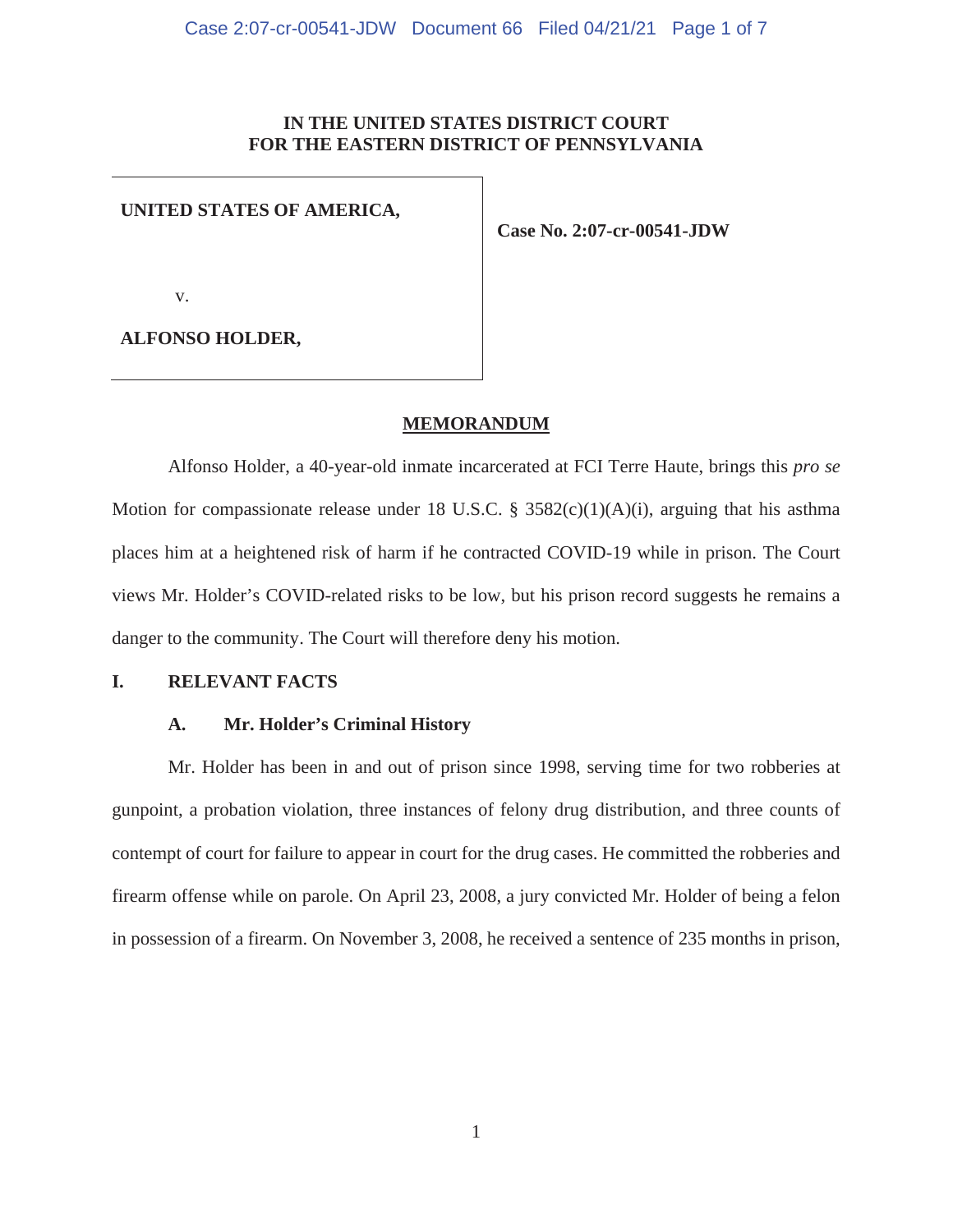## Case 2:07-cr-00541-JDW Document 66 Filed 04/21/21 Page 2 of 7

followed by 5 years of supervised release. The sentence was at the low end of the advisory guideline range of 235-293 months.

Mr. Holder has served 177 months of his sentence, approximately 75% of the total. He has a projected release date of November 13, 2025. While incarcerated, Mr. Holder has completed educational coursework. However, he also has received fourteen disciplinary infractions, some of which were for violent behavior, including most recently for threatening a staff member with bodily harm and for possession of a dangerous weapon.

#### **B. Mr. Holder's Health History**

Mr. Holder has had chronic asthma since childhood. He receives daily treatment in prison that includes the use of an inhaler to receive corticosteroids and Singulair. In 2016, he had to receive treatment outside of the prison related to an asthmatic episode. In March 2020, he was hospitalized with asthma and the flu. He also reports being intubated twice over the years. In June 2020, Mr. Holder told a doctor that his asthma was under control. Aside from asthma, he has no other health issues.

### **C. Procedural History**

Mr. Holder filed a request for home confinement, which was denied on April 30, 2020. He also submitted a request for compassionate release to the Warden on November 19, 2020. He did not receive a response. Mr. Holder filed this Motion on January 22, 2021. He seeks compassionate release due to fear that if he contracted COVID-19, his asthma would exacerbate his illness.

## **II. LEGAL STANDARD**

Generally, a district court "may not modify a term of imprisonment once it has been imposed…." 18 U.S.C. § 3582(c). However, the compassionate release statute provides an exception to this rule of finality. *See* 18 U.S.C. § 3582(c)(1)(A). Since the passage of the First Step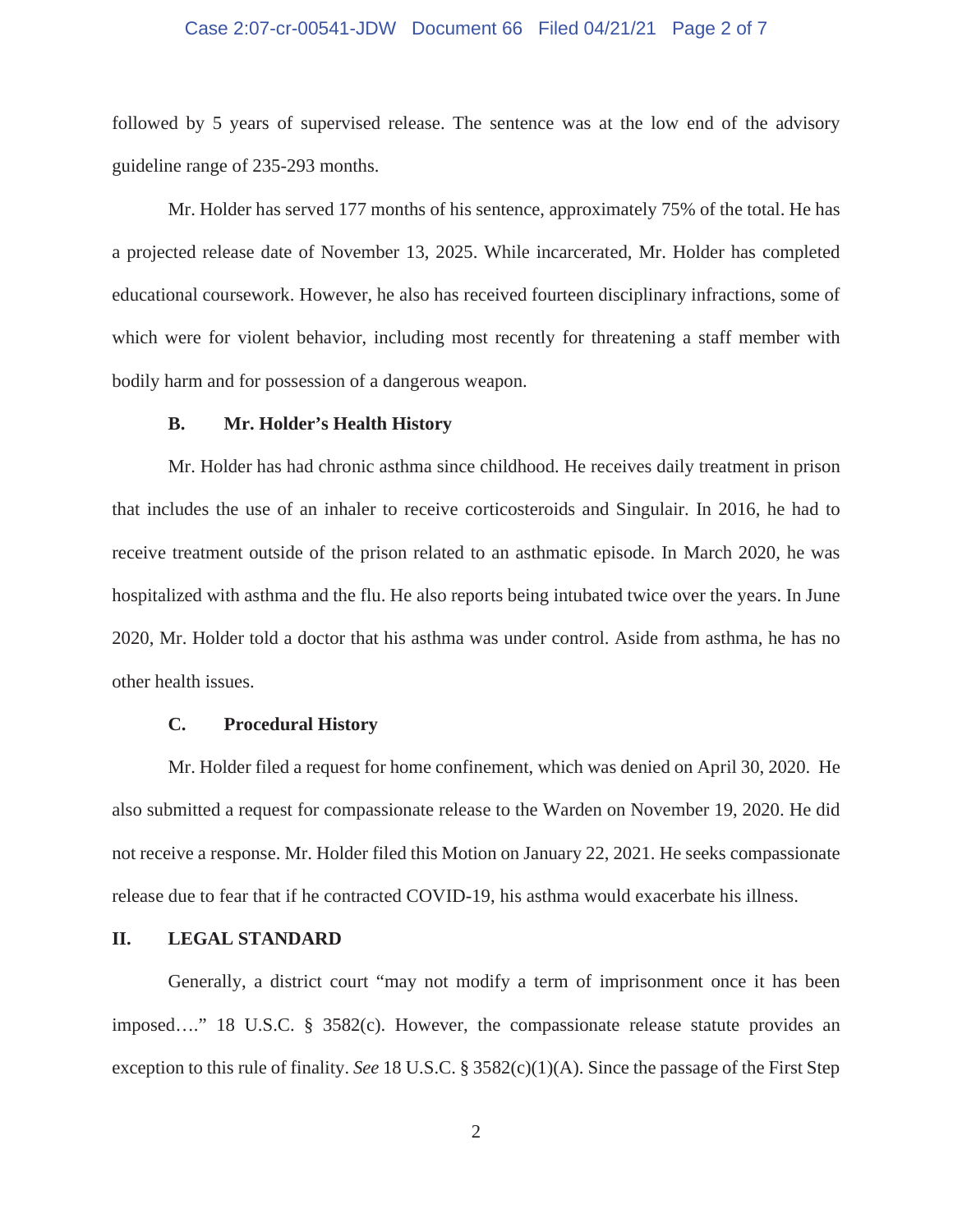## Case 2:07-cr-00541-JDW Document 66 Filed 04/21/21 Page 3 of 7

Act, that statute permits an inmate to self-petition a district court for compassionate release after complying with administrative exhaustion requirements. A court may reduce a petitioner's sentence through compassionate release if it finds that: (1) "extraordinary and compelling reasons" warrant a reduction; (2) the reduction would be "consistent with any applicable policy statements issued by the Sentencing Commission," and (3) the applicable sentencing factors under 18 U.S.C. § 3553(a) warrant a reduction. 18 U.S.C. § 3852(c)(1)(A).

Congress has not defined the term "extraordinary and compelling reasons," except to the extent that "[r]ehabilitation of the defendant alone" is not enough. 28 U.S.C. § 994(t). Instead, Congress delegated authority to the United States Sentencing Commission to define the term, and it has done so in Section 1B1.13 of the Sentencing Guidelines. That provision lists (a) medical condition, (b) age, (c) the defendant's family circumstances, and (d) other reasons that the Bureau of Prisons determined. *See* U.S.S.G. § 1B1. 13 cmt. n.1 (A)-(D). The Sentencing Guidelines offer "helpful guidance" but are not "ultimately conclusive." *United States v. Rodriguez*, 451 F. Supp.3d 392, 398 (E.D. Pa. 2020).

During the COVID-19 pandemic, courts have held that an inmate can establish extraordinary and compelling circumstances if the inmate suffers from a medical condition that the CDC has identified as a risk factor for COVID-19. *See id.* at 402. Most, though not all, cases granting compassionate release in light of COVD-19 involve a showing that "COVID-19 is actually present, usually to a significant degree, in the facility where the prisoner is incarcerated." *United States v. Somerville*, 463 F. Supp.3d 585, 596 (W.D. Pa. 2020).

Extraordinary and compelling circumstances are not enough. A court must also consider whether a prisoner poses a danger to others or to the community under 18 U.S.C. § 3142(g). Those factors include the nature and circumstances of the offense charged," "the history and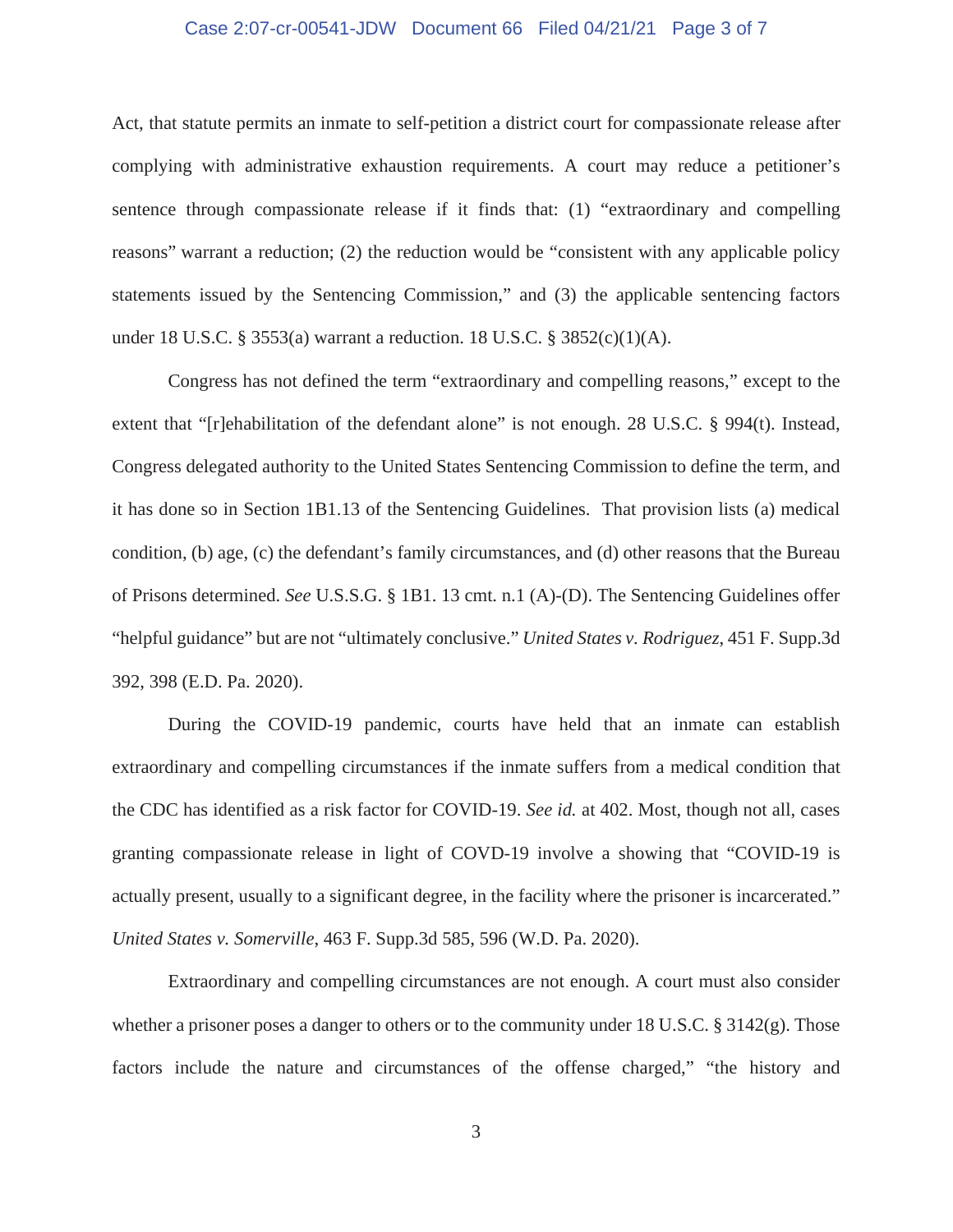## Case 2:07-cr-00541-JDW Document 66 Filed 04/21/21 Page 4 of 7

characteristics of the person," including "the person's character, physical and mental condition, family ties, ... community ties, past conduct, history relating to drug or alcohol abuse, [and] criminal history," and "the nature and seriousness of the danger to any person or the community that would be posed by the person's release." *Id.*

The sentencing factors listed in 18 U.S.C § 3553 contain a similar analysis of the defendant's history and danger to the community, but also probe sentencing consistency, just punishment, and whether the imposed sentence promotes deterrence. *See* 18 U.S.C. § 3553(a). They include (1) the nature of the circumstances of the offense and the history and characteristics of the defendant; (2) the need for the sentence imposed to reflect the seriousness of the offense, promote respect for the law, provide just punishment for the offense, afford adequate deterrence to criminal conduct, and protect the public from further crimes of the defendant, and (3) the need to avoid unwarranted sentence disparities among defendants with similar records who have been found guilty of similar conduct. *See id.*

#### **III. DISCUSSION**

### **A. Extraordinary Circumstances**

 The CDC's most recent guidelines list medical conditions that "*can* make you more likely" to get severely ill from COVID-19, including moderate to severe asthma. CDC, *People with Certain Medical Conditions* (Mar. 29, 2021), https://www.cdc.gov/coronavirus/2019 ncov/need-extra-precautions/people-with-medical-conditions.html (emphasis added). Mr. Holder reports that his asthma is "severe." (ECF No. 59 at 4.) However, for the Court to grant release, Mr. Holder must show that there exists an actual, non-speculative risk of exposure to COVID-19 at FCI Terre Haute and that his individual circumstances make him particularly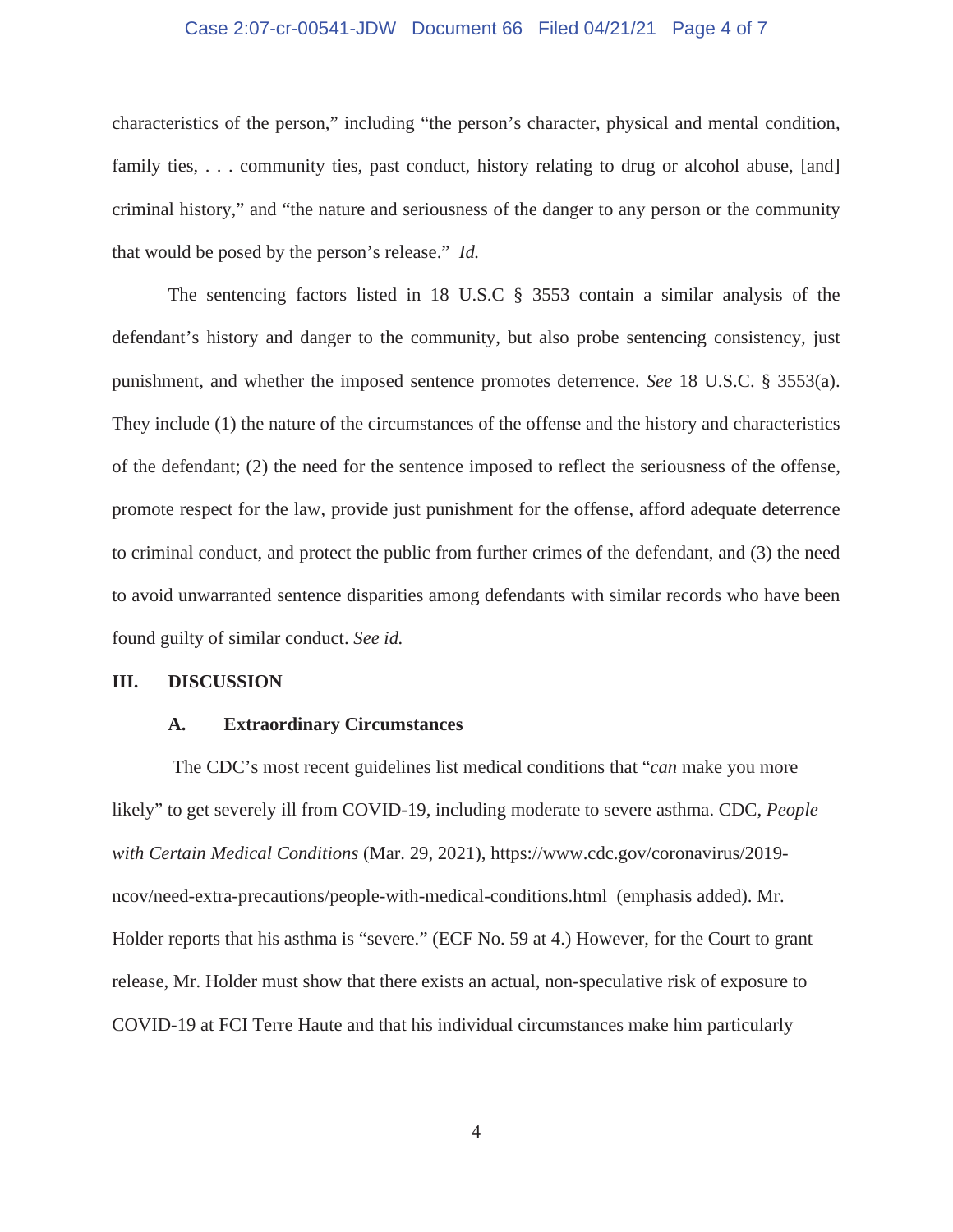## Case 2:07-cr-00541-JDW Document 66 Filed 04/21/21 Page 5 of 7

susceptible to the virus. *See United States v. Doe*, 833 Fed. Appx. 366, 367-68 (3d Cir. 2020). He has not done so.

"The mere existence of COVID-19 in a society and the possibility that it may spread to a particular prison alone cannot independently justify compassionate release, especially considering BOP's … extensive and professional efforts to curtail the virus's spread." *United States v. Raia*, 954 F.3d 594, 597 (3d Cir. 2020). Though FCI Terre Haute had a COVID-19 outbreak late in 2020, at this point it has the disease largely under control, with only one inmate having a confirmed active case. *See* Federal Bureau of Prisons, COVID-19 Coronavirus, https://www.bop.gov/coronavirus/ (last visited April 21, 2021). In addition, at the Federal Corrections Complex that includes both FCI Terre Haute and USP Terre Haute, the BOP reports that 840 inmates and 270 staff have been fully vaccinated against COVID-19. *See id.* Mr. Holder's asthma means that BOP will prioritize him for vaccination, further reducing his risk of contracting it. *See Federal Bureau of Prisons Clinical Guidance: COVID-19 Vaccine Guidance*, at 6 (Jan. 4, 2021), https://www.bop.gov/resources/pdfs/2021\_covid19\_vaccine.pdf. In addition, 489/1145 inmates at FCI Terre Haute have contracted COVID. *See BOP:* COVID-*19 Update*. The combination of vaccinated staff and inmates, plus those who have recovered from a prior COVID-19 infection, mitigates the risk of community spread of the virus and therefore reduces the risk to Mr. Holder.

In denying petitions for compassionate release, courts have emphasized the impact of the BOP's increased distribution of vaccines, as well as the facility's current infection status. *See United States v. Sims*, No. 90-cr-80492, 2021 WL 872218, at \*1 (E.D. Mich. Mar. 9, 2021); *United States v. Winstanley*, Case No. 6:15-cr-00266-MC, 2021 WL 1197787, at \*1 (D. Or. Mar. 29, 2021). They have also considered whether an inmate's asthma is under control. *See United States*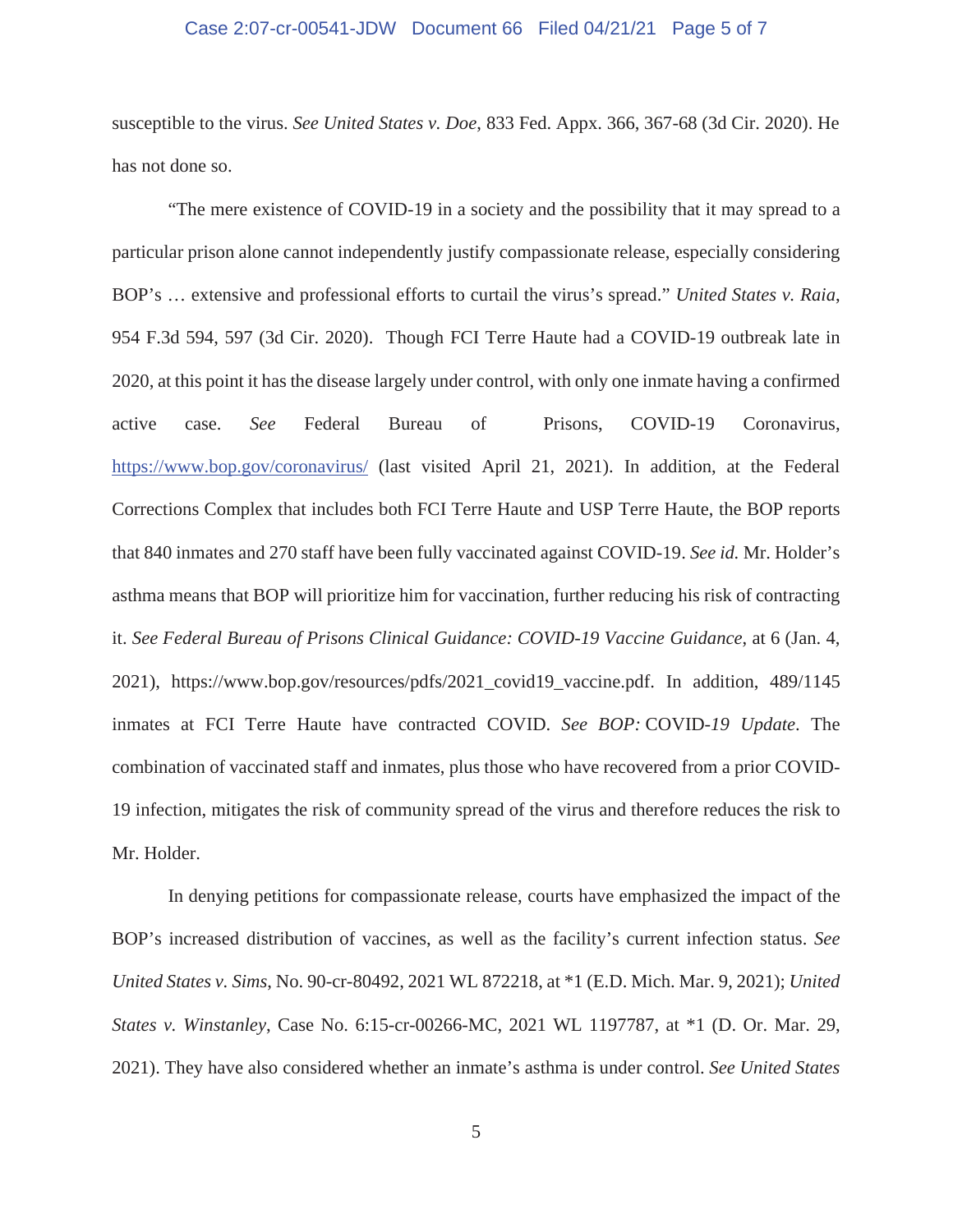### Case 2:07-cr-00541-JDW Document 66 Filed 04/21/21 Page 6 of 7

*v. Weary*, Cr. No. 19-cr-0482, 2021 WL 1387757, at \*5 (E.D. Pa. Apr. 13, 2021). While Mr. Holder faces *some* COVID-related risk, his risk is speculative given the positive developments in the BOP's coronavirus efforts and because his asthma appears to be under control. Thus, Mr. Holder's case does not present an extraordinary and compelling circumstance warranting his release.

## **B. Danger To Community**

Even if Mr. Holder presented an extraordinary and compelling reason for release, compassionate release would be inappropriate because of the danger he poses to the community and because the sentencing factors counsel against it. Though Mr. Holder says his offenses are non-violent, they include a pattern of serious crimes involving the threatened use of force and firearms. *See United States v. Sloane*, No. 16-cr-400, at \*8 (E.D. Pa. June 30, 2020) (denying compassionate release for inmate serving enhanced sentence for unlawful possession of a firearm in part because recidivism and prior drug offenses made him a danger to the community). He claims that conditions of supervised release could address any danger he poses to the community, but his history of parole violations, commission of crimes while on probation, and his failure to appear in court "casts serious doubt on his ability to abide by the terms of supervised relief." *United States v. King*, Case No. 18-cr-20416, 2021 WL 1220864, at \*4 (E.D. Mich. Apr. 1, 2021).

Mr. Holder's behavior in prison also suggests that he poses a continued danger to the community. While his prison coursework is commendable, and he states remorse for his most recent offense, his list of disciplinary violations while in prison contains numerous violent infractions. *See United States v. Watson*, No. 07-cr-238, 2021 WL 242478, at \*6 (E.D. Pa. Jan. 25, 2021) (petitioner posed danger to the community given, among other things, 14 disciplinary infractions in prison). His release plan, which states that he will live in Philadelphia with his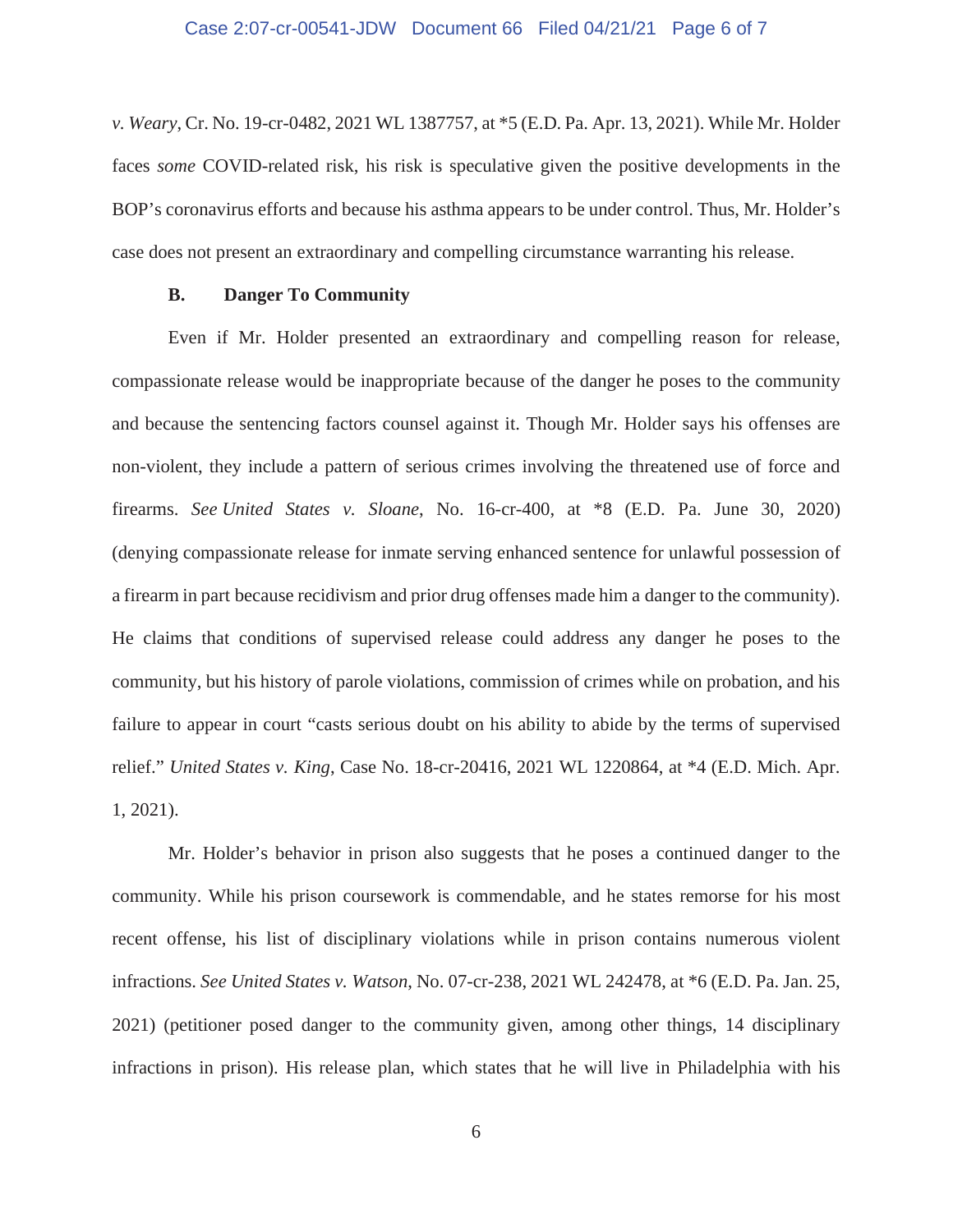## Case 2:07-cr-00541-JDW Document 66 Filed 04/21/21 Page 7 of 7

mother, provides no assurance that he will stay out of trouble. As the Government points out, Mr. Holder committed six felony offenses while residing in Philadelphia from 1996 to 2007.

With respect to the § 3553(a) factors related to sentencing consistency, just punishment, and the promotion of deterrence, the Court notes that Mr. Holder is three months away from serving the mandatory minimum and has served three-fourths of his sentence. However, the Court finds that on balance, his history of recidivism and danger to the community—factors the Court must also consider under § 3553(a) —are more pertinent considerations.

#### **IV. CONCLUSION**

Mr. Holder's fear of contracting COVID-19 is real, and the Court empathizes. But compassionate release is an extraordinary remedy meant for the exceptional situation where an inmate faces a serious risk of harm that the prison is ill-equipped to handle and release poses little risk to the public. Mr. Holder does not present such an exceptional situation, and he poses a continued danger to the community. In addition, because the Court has resolved Mr. Holder's motion, there is no basis for the Court to appoint counsel. The Court will deny his motion. An appropriate Order follows.

#### **BY THE COURT**:

*/s/ Joshua D. Wolson*  Hon. Joshua D. Wolson United States District Judge

April 21, 2021